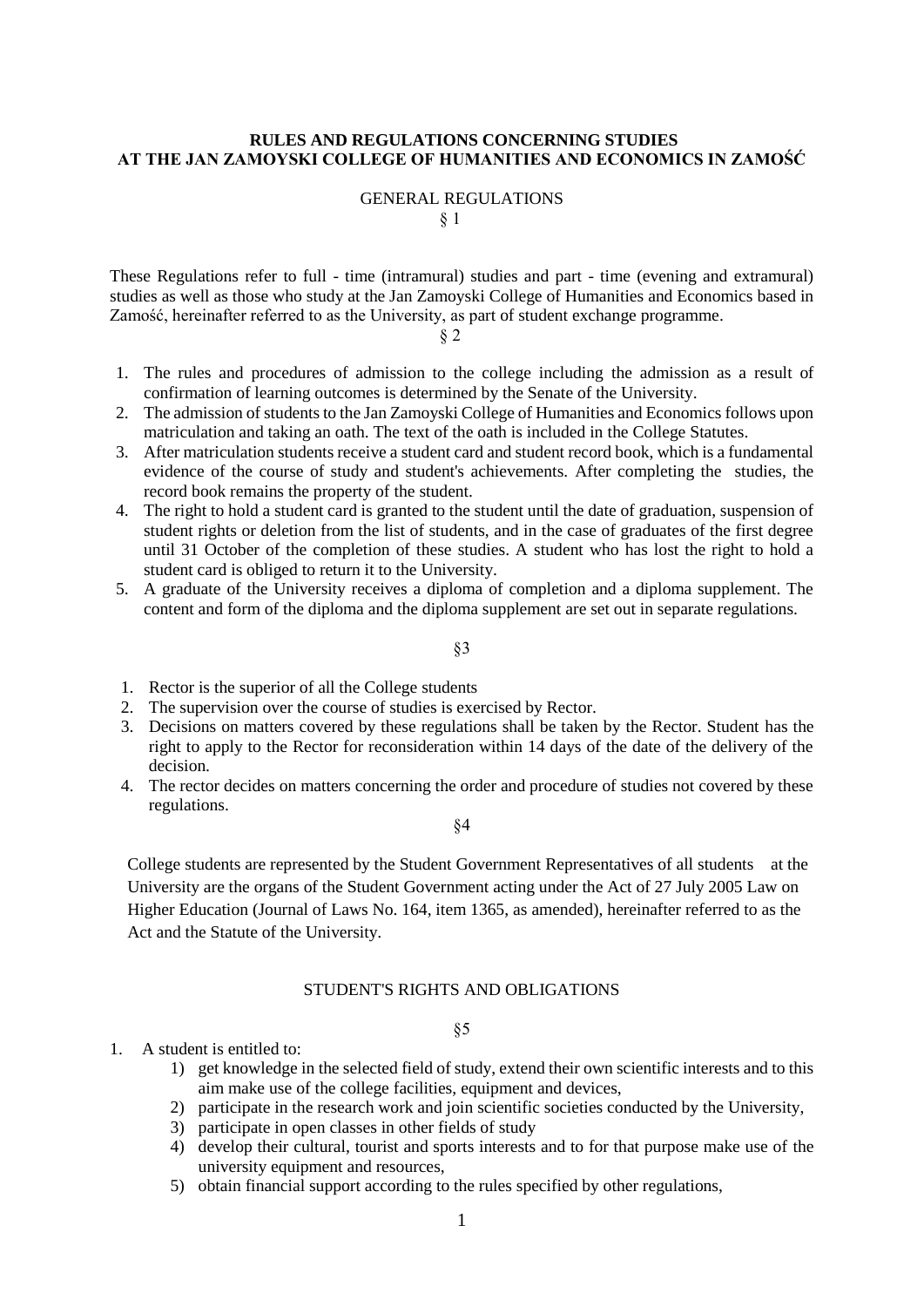- 6) applying for a student loan on the basis of separate regulations,
- 7) make use of medical care and health protection.
- 8) join student organizations and associations in accordance with the applicable regulations,
- 9) conduct self-government and social activities,
- 10) participate in decision-making of college authorities through their representatives,
- 11) submit to the authorities of the University postulates concerning the program of education, the course of studies, the issues connected with the teaching process and living and housing conditions,
- 2. Rector at the request of a student with a disability, having regard to the student's disability type, may authorize:
	- 1) changing the way a student take part in classes in particular: a) increasing admissible absences in class, b) establishing an individual organization of studies.
	- 2) participation in classes and examinations of third parties in particular: acting as sign language translators, stenotypists
	- 3) recording classes,
	- 4) changing the organization of the examination session,
	- 5) changing the place, form and duration of the examination,
	- 6) individual conditions for using the library,
- 3. If, due to a disability, the student is unable to use didactic materials in ordinary printing, the lecturer shall, as far as possible, make available the teaching materials in an alternative form, in particular: reprinted font size, electronic recording, audio recording.
- 4. 4. For a particularly outstanding attitude and very good academic results a student may receive: 1) scholarship of the minister responsible for higher education for outstanding achievements, 2) Rector's scholarship for the best students,
	- 3) monetary reward,
	- 4) congratulatory letter,
	- 5) praise entered in the record book,
	- 6) recognition,
	- 7) badge for outstanding student.
- 5. The rules and procedures for awarding the scholarships referred to in sec. 4 points 1 and 2 and the badges referred to in point 7 are specified by separate regulations,
- 6. The distinctions mentioned in sec. 4, p. 2-6 are made by the rector.

- 1. Students have the right to study other fields or any subject not only at the J. Zamoyski University of Humanities and Economics but also at other universities providing they have obtained the Rector's consent.
- 2. If a student does not meet the requirements connected with the course of their major field of study, Dean has the right to withdraw the consent to study at other fields of studies.

- 1. With the consent of the Rector, the student may change the course of study if the program differences permit such a transfer.
- 2. Student may apply for a transfer from full-time studies to part-time studies or part-time studies to full-time ones. The Rector shall decide on the transfer and completion of program differences.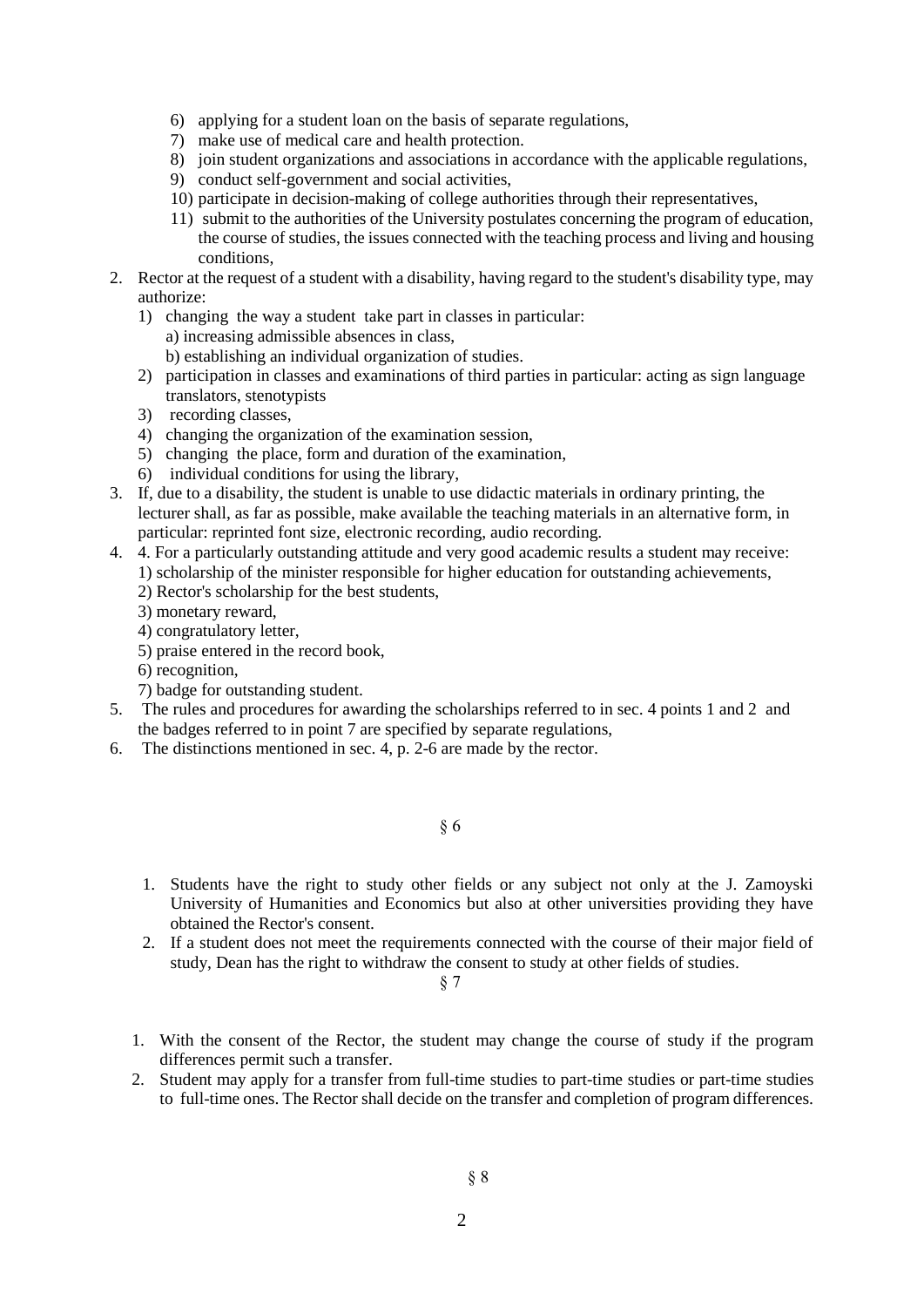- 1. Students may, with the consent of the Rector, hold part of the studies in the framework of national or international student exchange programmes.
- 2. Before leaving for another university, the student agrees with the Rector on the programme of study and the conditions of the course.
- 3. On the basis of the document confirming the credit of the modules of education / subjects together with the list of grades and the number of ECTS credits received, the rector approves of all the credits obtained at other universities.
- 4. The results achieved are taken into account when calculating the average grade for a given year and the average grade for the entire study period.

- 1. The student may transfer to another higher school if he or she fulfills all the obligations resulting from the regulations in force at the College.
- 2. A student of another higher education institution may apply for admission to the College in the transfer mode provided all the requirements of the rules of the previous school are fulfilled. The Rector determines the conditions, timing and manner of compensation by the student transferred resulting from programme differences.

### § 10

- 1. A student admitted to the College as a result of confirmation of learning outcomes is exem1pted from participation in classes of subjects / modules of education whose learning outcomes were recognized as a result of confirmation of learning outcomes.
- 2. A student referred to in sec. 1 receives the number of ECTS points assigned to the recognized subject/module. Evaluations obtained through the process of acknowledging learning outcomes are not included in the overall grade point average.
- 3. Credits obtained as a result of confirmation of learning outcomes are documented in the protocol of verification of learning outcomes, in the card of periodic achievements and in the supplement to the diploma.
- 4. The person admitted to the College as a result of confirmation of learning outcomes is included in the regular study mode. The Rector appoints for such a student a scientific tutor from among academic teachers, having at least a doctor's degree. The tutor together with the student set the schedule of the individual study plan, which they present to the rector for approval. In the case of a student who fails to fulfill the tasks resulting from the approved plan and the established organization of the course of studies, the provisions of these rules apply respectively to the completion of the semester of studies.

- 1. A student who has completed the first year of study and has outstanding talents, especially in the subject area, may be permitted an individual system of studies in compliance with his or her individual study program. Setting up an individual study program consists in expanding the range of knowledge in the subject area, changing the profile of a specialty, or participating in research and development.
- 2. The decision referred to in para. 1 Rector issues at the request of the student concerned.
- 3. The Rector appoints the academic tutor for a student from among academic teachers with at least a doctor's degree.
- 4. The tutor together with the student set the schedule of the individual study programme, which they present to the rector for approval. The programme should take into account the learning outcomes specific to a given field and the student's individual interests.
- 5. The organization of studies according to the individual study program in particular the dates of examinations, student practice is determined by the tutor, and approved by the Rector.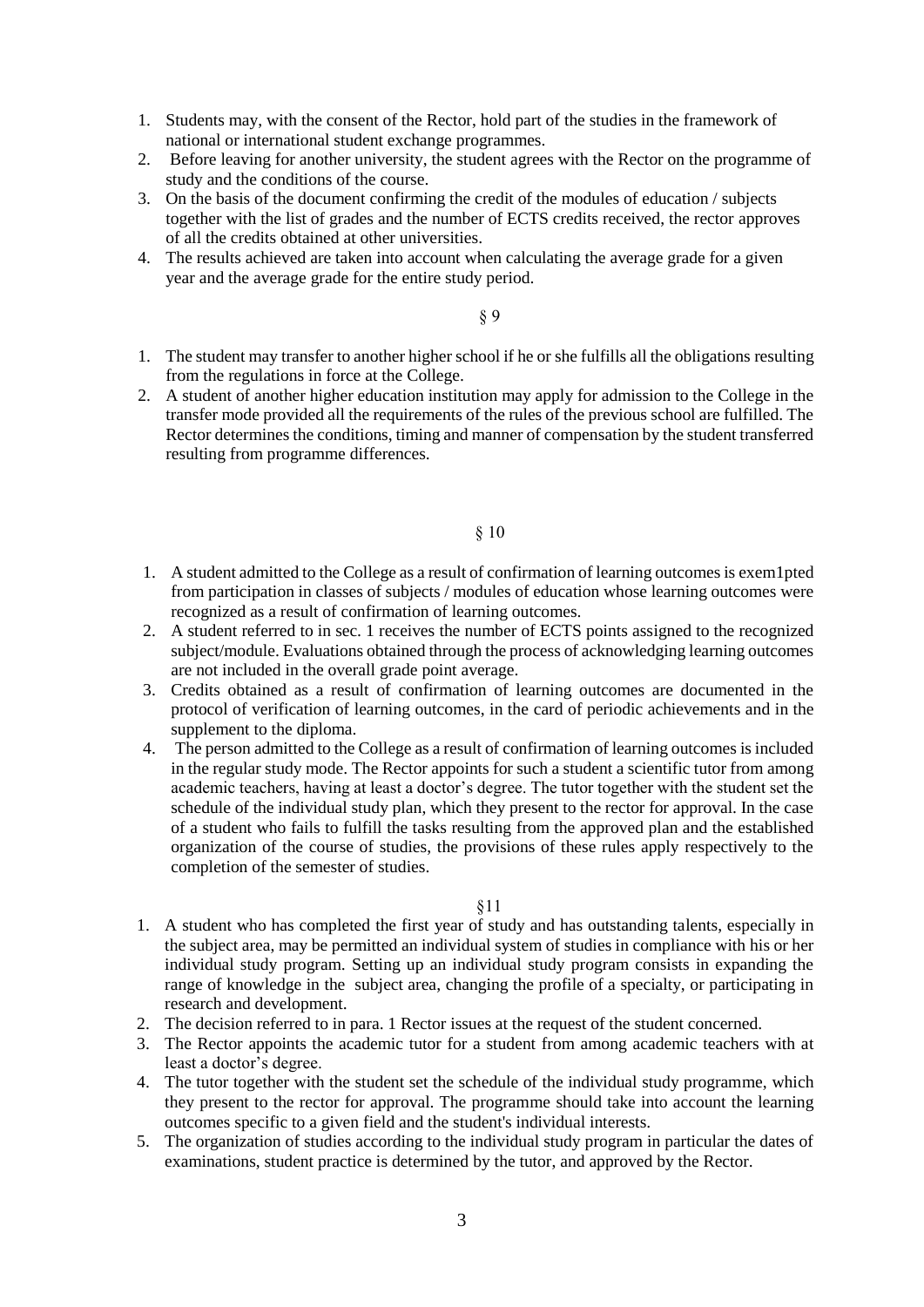6. The student loses the right to study according to his individual study programmme if he / she fails to fulfill the tasks resulting from the approved plan and the established organization of the course of study.

# §12

The Rector may apply an individual organization of studies in a semester or a year to single-parent students, children with disabilities, those on health-care leave and in other justified cases. It consists in setting individual deadlines for the fulfillment of the didactic duties resulting from the study plan and possible dismissal from participation in certain activities. The application of an individual study organization can not lead to an extension of the graduation date.

## § 13

- 1. It is the student's responsibility to make full use of the educational opportunities offered by the College and the conduct of the oath and the rules of study.
- 2. In particular, the student is obliged to:
	- 1) gain knowledge and skills,
		- 2) active participation in didactic classes,

3) timely exam taking and credits as well as fulfilling other didactic duties provided for in the study plan,

4) regulating financial liabilities towards the College,

5) compliance with the regulations in force at the College.

3. The student is obliged to notify the Dean's Office about the change of his marital status, name or address immediately. In the event of the student's failure to notify about the change of name or address, any letters delivered to the previous address shall be regarded as delivered.

# § 14

1. Upon the written request of the student, Dean may grant a student's leave.

1) long-term

- 2) short-term
- 2. Student may receive leave from classes in the event of:

1) long-term illness,

2) baby birth or care of it,

3) study abroad,

4) other important circumstances or difficult financial situation.

## § 15

- 1. Long-term leave is granted for a period of one year and may be awarded to the student after completing the semester subject to paragraph. 2, no more than twice during the entire study period.
- 2. In cases justified by health or other important circumstances, leave may be granted at any time during the academic year, provided that, in such a case, a student after a leave undertakes studies at the beginning of the semester on which the leave has taken place.
- 3. A returning student is obliged to complete any program differences if such occur within the scope and within the time limit set by the Rector.

## § 16

1. Short-term leave is granted for a period not exceeding two months.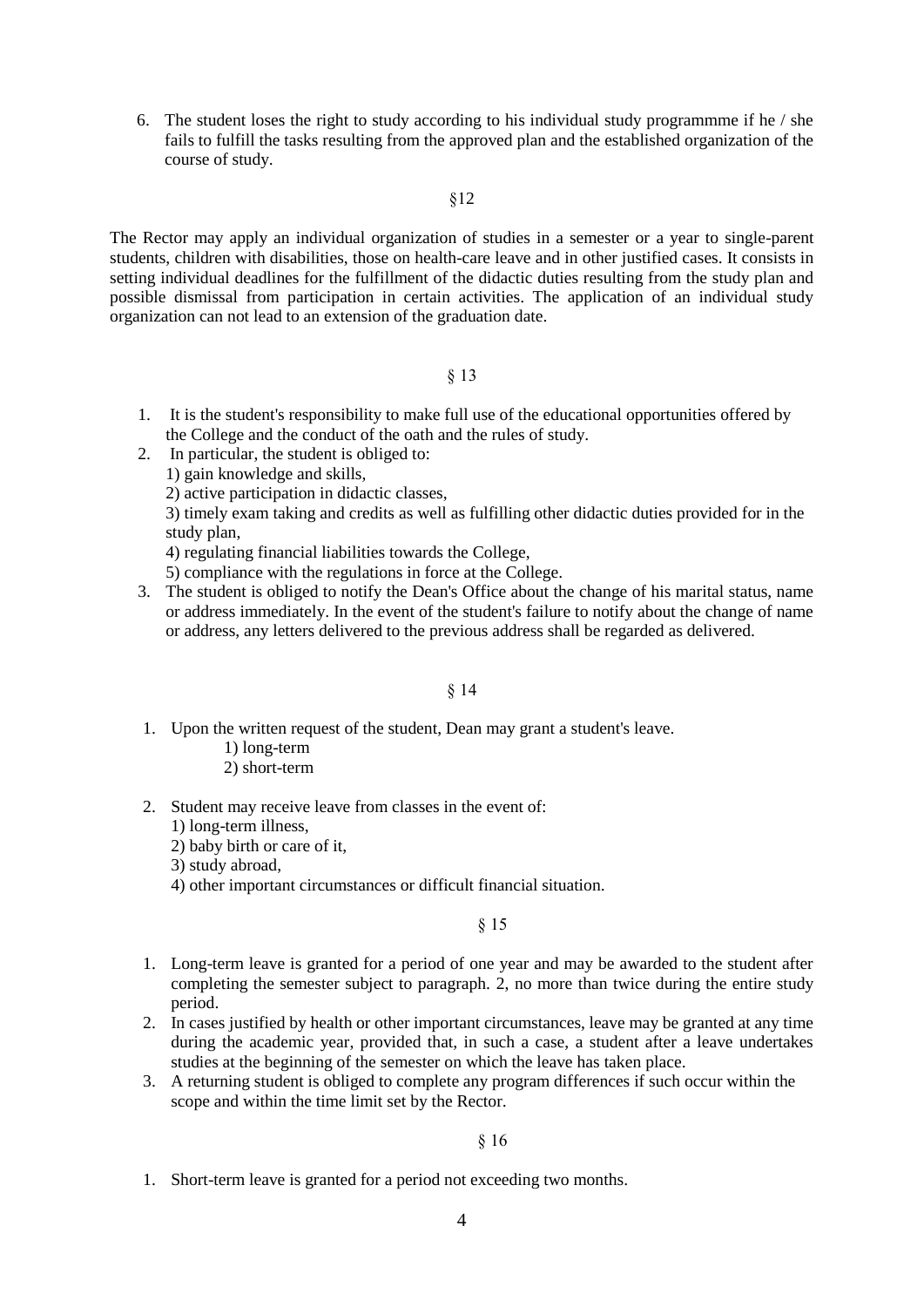2. Short-term leave does not relieve the student from the obligation to obtain credits and pass the exams of subjects / modules of education included in the study plan of the semester.

# § 17

- 1. The fact of taking the leave must be registered in the student book of courses.
- 2. During the leave, the student is entitled to all students' rights. The right to obtain financial support is specified by other regulations.
- 3. During the leave, the student is entitled to attend certain classes, obtain credits and take examinations.
- 4. The student studying at two fields of study is entitled to a student's leave from either both of these fields at the same time or only from one of them.

### § 18

1. Studies at the College are paid.

2. The amount, rules, procedures and deadlines for payment of fees shall be governed by the resolutions of the Senate and by the Chancellor.

3. The College concludes written agreements with the students for the provision of educational services.

#### § 19

For violating the regulations in force at the College and for acts that violate the student's dignity, the student shall be disciplined under the rules set out in the Act.

### STRUCTURE OF THE STUDIES

### §20

- 1. Academic year starts on 1 October and lasts until 30 September next year. It is divided into two semesters: winter and summer.
- 2. Academic year comprises:
	- 1. classes lasting 30 weeks in total,
	- 2. examination periods lasting 5 weeks at least,
	- 3. a period of practice stipulated by study programmes,
	- 4. holidays lasting 10 weeks altogether including one week of mid semester break.
- 3. The organization of the academic year is determined by the rector and announced not later than three months before the start of the academic year.
- 4. The Rector may announce within the academic year days and hours free of classes.
- 5. The Rector in consultation with competent bodies of the student's self government may appoint tutors of the whole year and a group of students.

### §21

1. The organization of the didactic process at a given field of study is a Senate-mandated educational program that includes expected learning outcomes and a study programme (including a plan of studies) describing the learning process leading to these effects. The study programme determines in particular the duration of studies, the ECTS dimension necessary to obtain the expected qualification, the list of subjects / training modules and the form of their implementation, the content of the training provided within the subjects / modules, the description of the subject / module learning outcomes and the way they are verified in this form rules of obtaining credits, the list of literature, and the size and principles of compulsory apprenticeship. Educational programs are posted on the University's website or e-learning platform every year before the start of the academic year.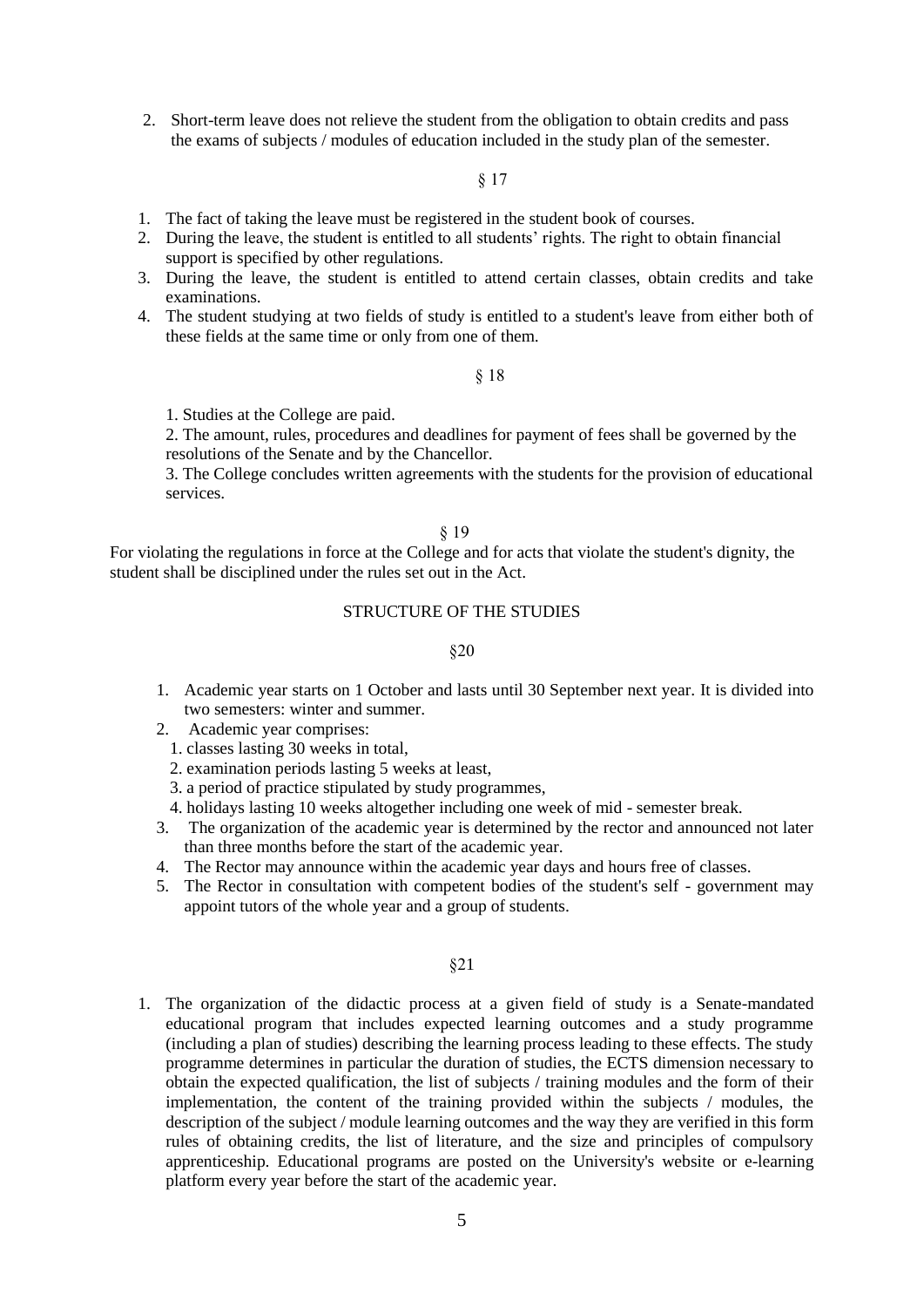- 2. A detailed schedule and staffing should be announced to students not later than 5 days before the beginning of the semester by posting on the website or e-learning platform of the University.
- 3. The main medium of instruction is the Polish language. The education programme may allow the teaching of selected subjects / modules of learning in a foreign language. Mandatory subjects / modules can be taught in a foreign language if this is due to the specific field of study or when they are also taught in Polish. The education programme may permit taking certain examinations including diploma ones and the submission of diploma theses in a foreign language. A diploma thesis written in a foreign language must be accompanied by a translation or a comprehensive summary in Polish.

### Completion of a semester

- 1. The assessment period covers a semester.
- 2. The requirement to complete the semester is to meet all the requirements of the program of study for a given period of study.
- 3. The completion of the winter semester should take place not later than March 30.
- 4. The completion of the summer semester should take place no later than 30 September.
- 5. The student taking exams and credits is required to produce a record book and a card of periodic achievements.
- 6. Assessment of all exams and credits are entered in the student's record book, periodic student achievement card and the protocol. Entries on the card of periodic achievements, in the record book and protocol of the completion of the module / subject are the basis for obtaining the completion of the semester.

# § 23

1. At the completion of subjects / modules of study and examinations, the following scale of marks shall be used:

| In words  | In figures | In ECTS system |
|-----------|------------|----------------|
| Very good | 5,0        |                |
| good plus | 4.J        |                |
| good      | 4.U        |                |
| pass plus | 3.5        |                |
| pass      | 3,0        |                |
| fail      | 2.1        |                |

- 2. In the case of subjects / modules ending with a credit without a mark in the record book, a periodic student achievements card and the appropriate protocol, the following shall apply: pass- passed, fail –failed.
- 3. The grade point average of the student during the study period is the arithmetic avearge of the positive and negative marks obtained from the exams at all dates and grades from the subjects / modules not covered by the exam and finishing with the grade. The average is rounded to two decimal places. If part of the student's studies took place at another university, the grade for the subjects / modules obtained at that university is also included in the grade. If you repeat the semester only grades from the completed semester are included in the grade point average.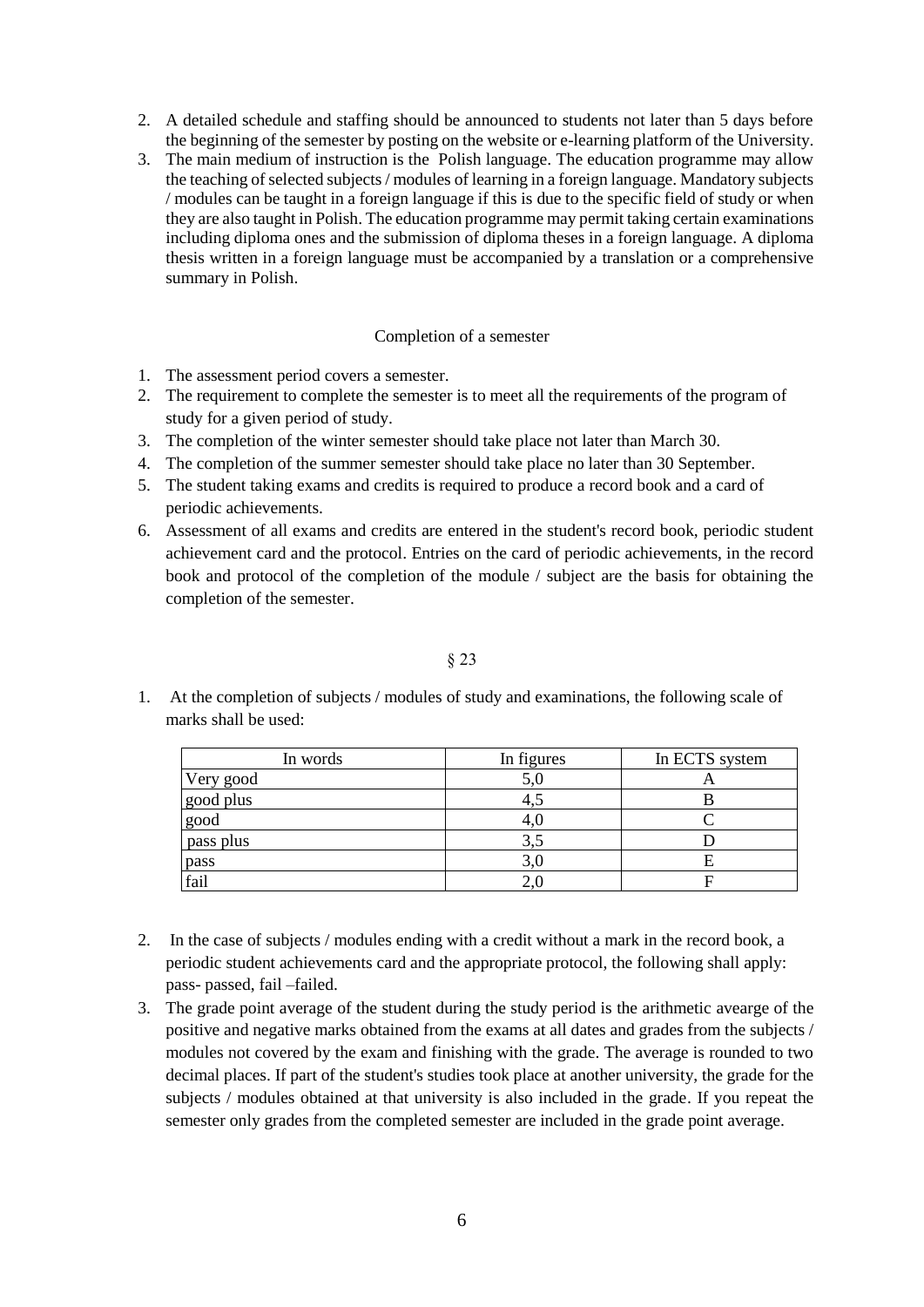- 1. To The subjects / modules of the education and the practice covered by the study plan are assigned the points of the European Credit Transfer and Accumulation System (ECTS). The number of ECTS credits allocated to individual subjects / modules reflects the student's workload required to complete the subject / module. The workload covers both the student's work during the classes organized at the College and his own work.
- 2. The condition of obtaining points assigned to a given object / module is to achieve the assumed learning outcomes confirmed by crediting the subject / module of education.
- 3. The total number of points assigned to all subjects / modules in each semester of study, including student internships included in the study plan, should be 30.
- 4. During the entire study period, the student must obtain a score not less than the number obtained from the multiplication of the planned duration of the course, measured in semesters, by 30. The detailed rules for awarding ECTS for particular subjects / modules are set by the Senate.

- 1. A prerequisite for obtaining a credit in a given subject is participation in classes, receiving a positive mark in tests and passing an examination if it is required in the programme of studies.
- 2. A detailed scope of requirements in specific subjects / required reading list indispensable for theoretical knowledge and abilities, tests or other forms of assessment, etc./ is defined and announced by the teacher of the subject before the commencement of the classes.
- 3. Students' presence is compulsory in classes, proseminars, seminars, lectures, laboratory classes and practices. Absence of a student during compulsory classes should be justified. Short-term absence in class is justified by the teacher conducting the subject / module. In case of doubt or lack of documentation about justification of short-term absence, the rector decides. The manner and the deadline for the arrears of absences shall be determined by the tutor at the beginning of the semester.
- 4. Student apprenticeship is completed on condition that it is done within the prescribed time limit and when a student demonstrates the knowledge, skills and social competence for which the practice was organized.
- 5. The organization and assessment of apprenticeship is dealt with by the rector's proxy for apprenticeship.. The course of apprenticeship is documented in the diary of the internship.. Internship is based on the entry in the diary of the internship, certified by the person responsible for the practice at the place of practice. The journal entry should include: the date of the internship and the quality of the student's work.
- 6. A professionally active student may be exempted from his / her professional practice after presenting a certificate from the place of employment, provided that the work performed allows to obtain the assumed learning outcomes specified in the education programme.
- 7. Formal expression of the completion of the apprenticeship is the entry in the record book by the Rector's proxy for apprenticeship.

- 1. The examination is conducted by the teacher of the subject in the examination session. In exceptional circumstances, Dean may set another date of the examination or appoint another teacher of the same or similar subject to conduct the examination.
- 2. The dates of examinations are defined by Dean in consultation with the examiner and an adequate body of students' self - government. The timetable of examinations must be announced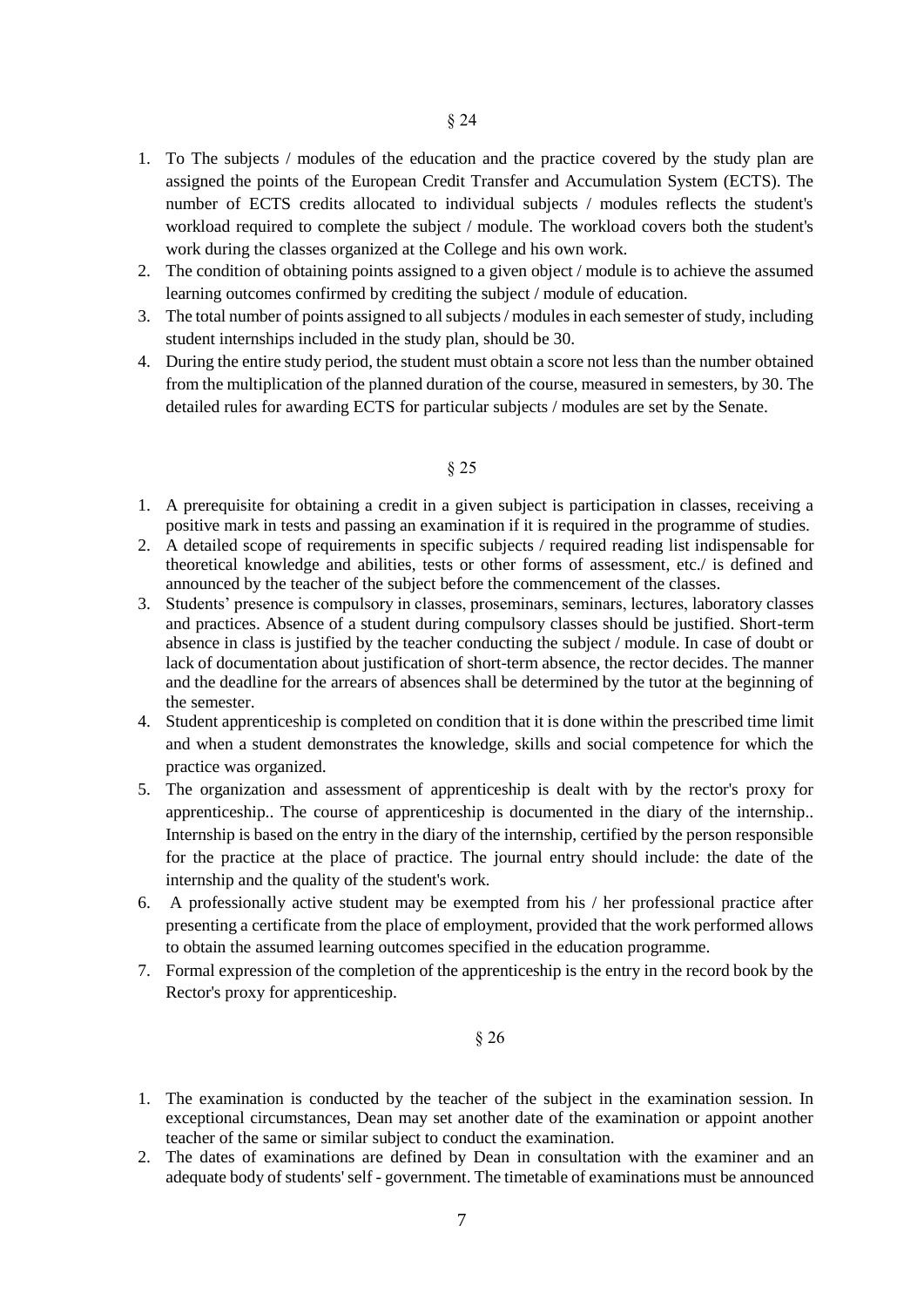not later than two weeks before the beginning of the examination session, which constitutes a sufficient period for the preparation for examinations.

- 3. The student may take the exam before the examination session with the permission and within the time limit set by the instructor / module.
- 4. Examination in each subject included in the programme of studies is conducted and assessed separately. If a subject is taught by more than one tutor, Dean appoints the examiner. The student is obliged to obtain a credit before taking an examination in the subject if classes are held in the subject.
- 5. The results of exams and examinations shall be announced no later than 14 days after the date of the examination or credit given in a manner agreed with the students, in particular by making entries in the student's record book and student progress cards or making available on the **Internet**
- 6. Provisions of par. 1, 2, 3 and 4 apply respectively to subjects / modules ending in the credit.

§ 27

- 1. If the student receives a failing mark in the examination, he is entitled to re sit once every examination he has failed.
- 2. The date of the re sit must not be set earlier than ten days from the date of failing the examination.
- 3. If the subject / module ends with a credit, the student is entitled to three credit terms. The provisions of par. 2 shall apply respectively to the student who did not obtain a credit within the first time.

§ 28

- 1. In order to be enrolled for the next semester, the student leaves his student record book in the dean's office immediately after obtaining a sufficient number of credits for a given semester and passing all required examinations but not later than on the last day of examination session.
- 2. The Rector, in justified cases, may agree to an extension of the deadline for the examination session.
- 3. If the student's absence during the examination held at a specified time is not excused, the student receives a failing mark.
- 4. Provisions of par. 3 apply respectively to a student who has not been allowed to the exam because he or she did not receive a credit in a subject / module of the course.
- 5. If the subject / module is completed for more than one semester of study and the student has not received a passing grade in one of the semesters so he / she is not allowed to take the examination in that subject / module /. Respectively provisions of par. 3 are apllied.
- 6. If the student fails to come to obtain a credit within the set time limit without justification he or she loses one credit term.
- 7. In justified cases, the rector may renew the examination time to a student who has not taken the exam or passed on a schedule. The application for renewal should be submitted within 7 days of the reason for failure to take an exam or credit.

§ 29

1. At the written request of the student, in which the student makes a substantiated objection to the impartiality, form, mode or course of credit of the subject / module or exam, the rector may order the verification of the student's results by the Examination Board, which should take place within no more than seven days From the date of submission of the application.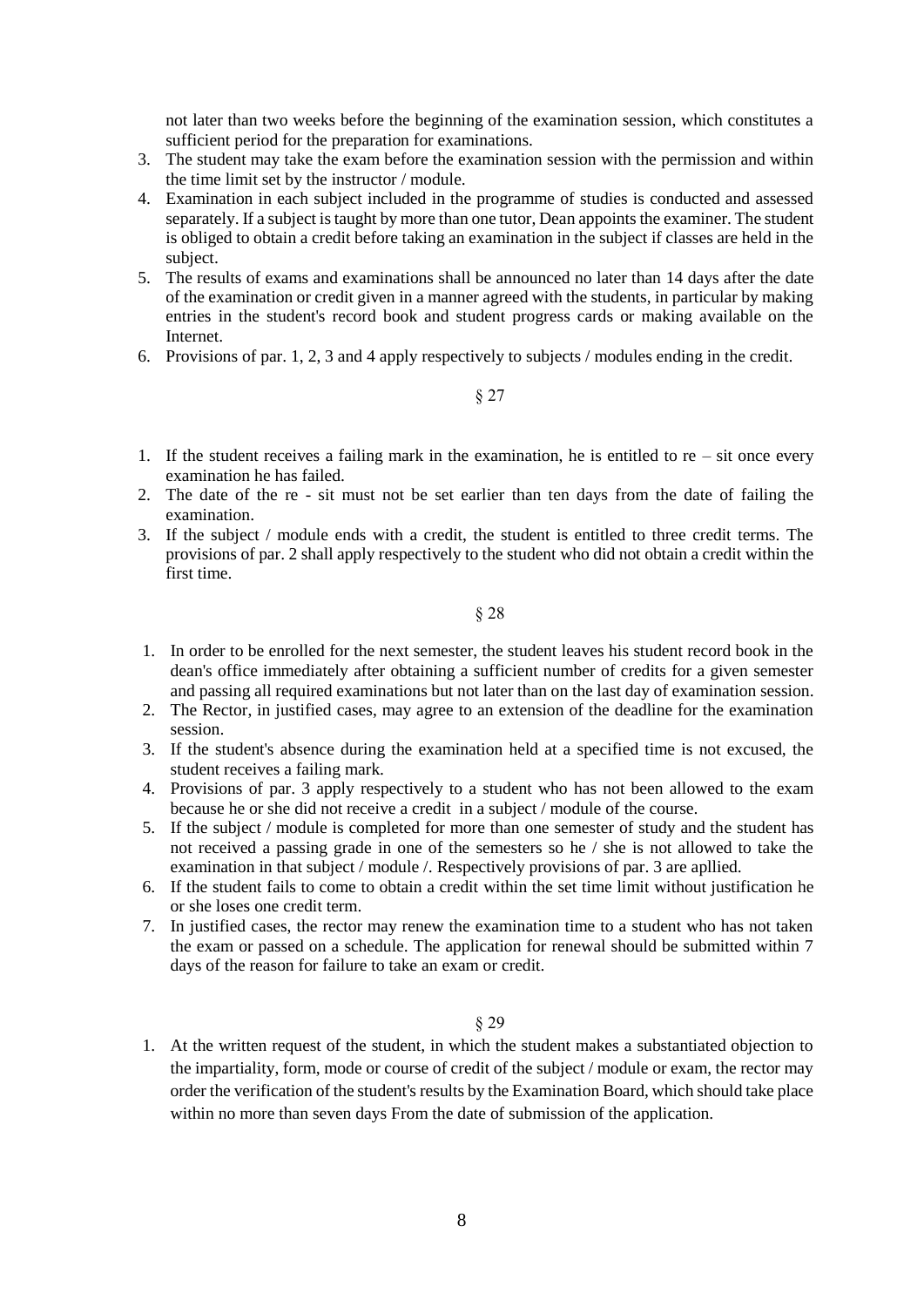- 2. The application for the verification of the student's results by the Examination Board must be lodged by the student within seben days from the re - sit or from the date of failure to obtain the credit.
- 3. The examination is held before the Examination Board which consists of:
	- Rector as the Chair or an academic teacher delegated by him holding at least a postdoctoral degree
	- the examiner who conducted the previous examination or the teacher who refused to grant the credit to the student
	- another specialist in the examination subject or a specialist in a related subject
	- upon the student's request, a representative of the student self government may be elected as an observer
- 4. The examination is an oral examination. In special cases, justified by the character of the subject, the rector may set up another form of examination or credit. The decision of the Examination Board is final.
- 5. In relation to a student who has not passed the exam in front of the Examination Board, the Rector shall take a decision in accordance with § 30

- 1. In the event of the student's failure to obtain the number of credits for the whole year or semester, the Rector may resolve as follows:
	- 1) conditional entry
	- 2) referring to the repetition of the module / subject
	- 3) give the approval for the repeating of the academic year (semester).
	- 4) strike off the student from the register
- 2. The decisions referred to in para. 1 point 1, 2 and 3 shall be taken by the rector at the request of a student.
- 3. The maximum deficit of ECTS credits in the academic year resulting from the decisions referred to in para.1 points 1 and 2 can not exceed 12 points.

§ 31

- 1. Conditional entry for the subsequent semester (year) imposes an obligation on the student to take the examination or obtain credits during the period determined by the Rector
- 2. A conditional entry can not include more than three exams (or exams and credits) per academic year and no more than two exams (or exams and credits) in a semester.
- 3. The date of conditional credit shall be determined by the rector, but the period must finish before the beginning of the subsequent examination session
- 4. If the student, having been granted the conditional entry for the next semester, receives a failing mark in the examination (does not obtain a credit), he is entitled to seek the approval for the repeat of the subject.

- 1. Repeating a subject / module consists in the fact that at the request of a student who has not received a credit in no more than two modules / subjects, the rector may allow entry for the next semester(s), with the obligation to pass a failed subject / module or subjects / modules in the corresponding semester of the following academic year subject to paragraph 4.
- 2. In the case of such a change of the study plan, which makes it impossible to repeat the failed subject / education module, the rector determines the way of his / her credit.
- 3. If the repeated subject / module or subjects/ modules were not passed, the student may only apply for the repetition of the semester in which the subject / module is included in the study plan.
- 4. The decision referred to in para. 1 student can get for at most two subjects / modules during the entire study period.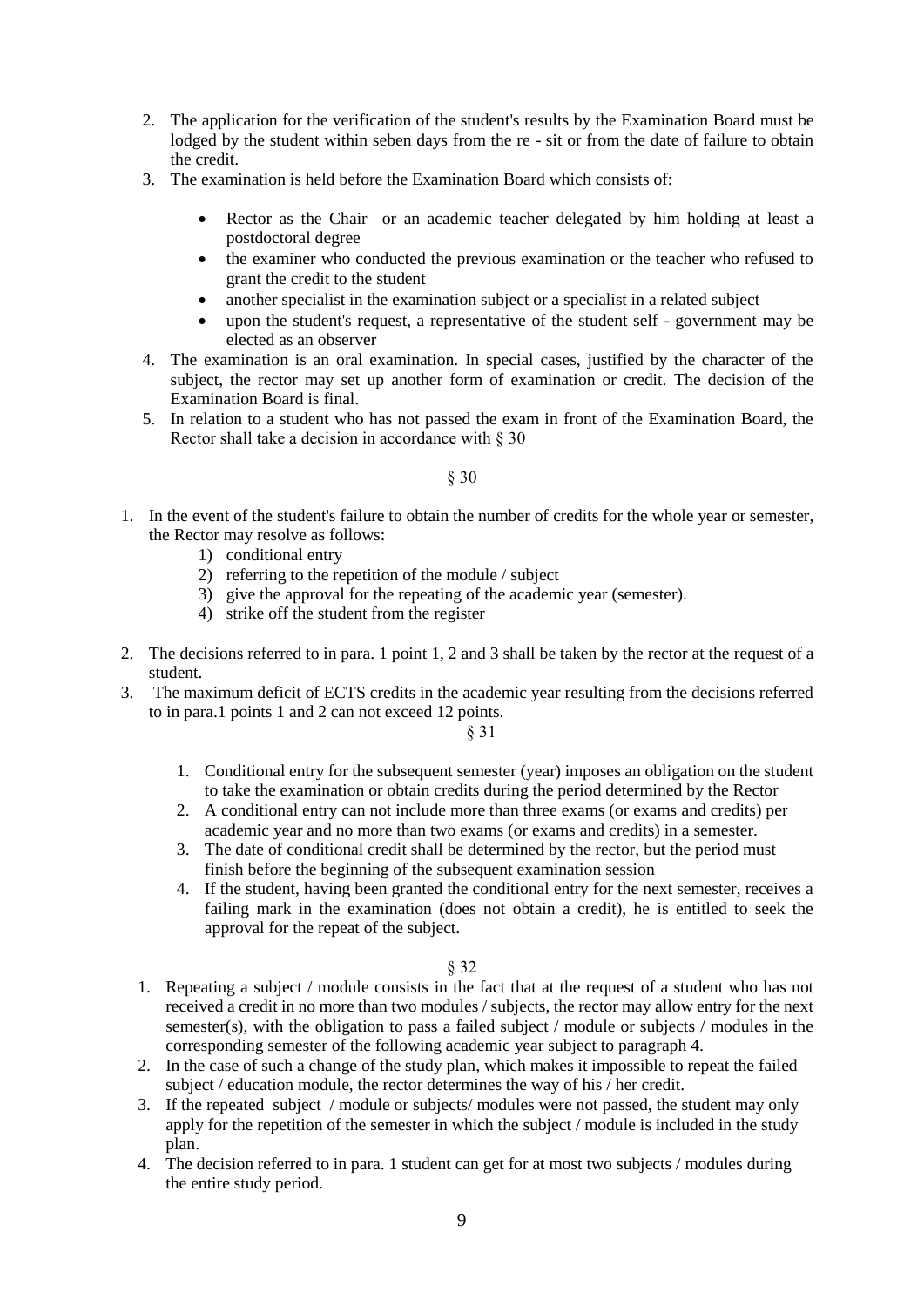5. The student who was granted the approval to repeat the subject is obliged to pay a tuition fee at the amount specified in other regulations.

# § 33

- 1. The student who repeats the semester is obliged to repeat all subjects / modules of the given course covered by the study plan in the repeated semester. In the case of a change in the curriculum, the student is obliged to supplement the curricular differences within the scope and time set by the rector.
- 2. At the request of the student repeating the semester, the Rector may decide to recognize the credits and the completed exams, in relation to the subjects / modules included in the first term for the least good grade. In other cases the decision to complete the classes is taken by the academic teacher conducting the classes.

### § 34

- 1. The Rector strikes off the student from the register, in case of:
	- 1) not undertaking studies
	- 2) resignation from studies,
	- 3) failure to submit the diploma thesis or passing the diploma examination within the time limit
	- 4) punished by disciplinary expulsion from the College.
- 2. The Rector may delete a student from the student list in the case of:
	- 1) a lack of progress in learning,
	- 2) failure to complete the semester within the deadline specified in  $\S 22$
	- 3) not paying fees related to the study.

4) the student does not sign a contract with the College about conditions of payment for studies or educational services.

- 3. The deletion due to the reason referred to in subparagraph 1 (1) shall be made if the person who has been admitted to study has failed to report to the Rector's Office within the specified time limit in order to sign the vows.
- 4. Deletion for the reason referred to in para. 1 point 2 occurs if the student submits a written declaration of resignation from the studies. The student submits the resignation statementpersonally or through an authorized person. The authorization should include confirmation of the authenticity of the signature of the person authorized by the notary.
- 5. Deletion for reasons mentioned in sec. 2 point 1 may occur if the student does not complete the same semester for the second time.
- 6. The procedure for deleting a student from the list of students begins with informing about the expected deletion from the list of students and setting a time limit by which the student can explain the situation. In the absence of grounds for withdrawing from the intention of deletion, the rector decides to remove the student from the list of students and hand it over to the student. The student is entitled to a request for reconsideration of the case within 14 days of the date of service of the decision. This decision is final.

### § 35

- 1. A person who has stopped studying or has been removed from the list of students may resume his studies in the same field of study or, in exceptional cases, in a related field.
- 2. In the decision to resume the studies, the Rector, guided by the learning outcomes obtained, determines the terms and the semester of studies to which he or she is admitted.

The thesis and the final examination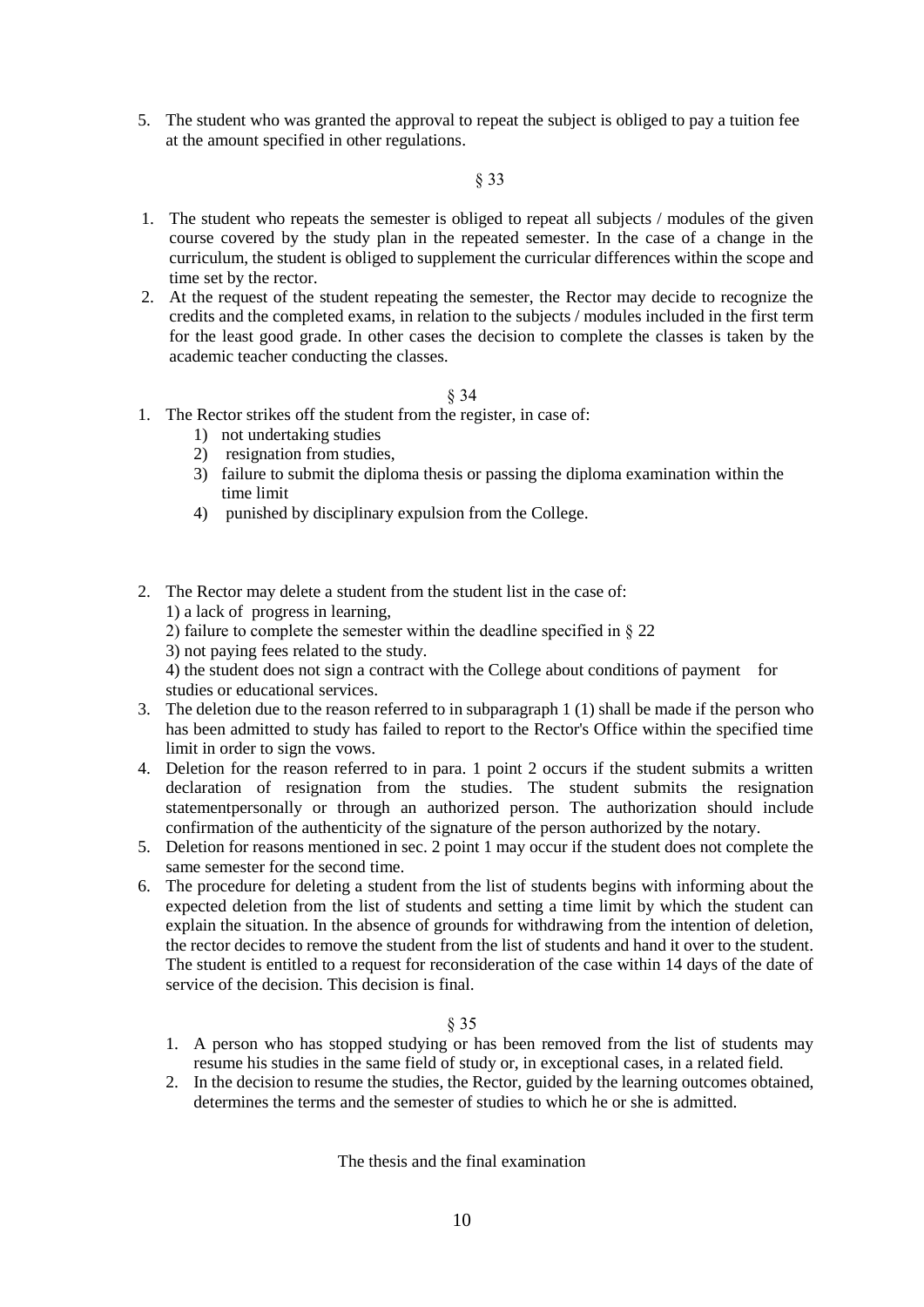- 1. The student completes his study by writing his thesis under the supervision of an academic teacher having at least a doctoral degree called a supervisor. The choice of a graduate seminar is left for the student to make. Prerequisites for completing the final semester is submitting a thesis.
- 2. The thesis topic set by the supervisor should be approved within the time and procedure specified by the Rector.
- 3. In the event of a prolonged absence of the supervisor, causing the postponement of the deadline of submitting the thesis, the rector is obliged to appoint an academic teacher who will undertake the task of directing the work.

- 1. The student submits a diploma thesis in both printed and electronic versions. The number of print copies is determined by the rector.
- 2. By submitting a diploma thesis, the student submits a statement on the authorship of the work, containing a clause on the consequences of the student's assignment of someone else's work (or excerpts) or other research or conceptual results.
- 3. The thesis is evaluated by the supervisor and one reviewer appointed by the rector of the group of academic teachers with at least a doctoral degree. The grading scale specified in § 23 subpar. 1.
- 4. In the event of the divergence of the supervisor's and reviewer's opinion regarding the admission of the student to the final examination, Dean resolves the problem in consultation with another reviewer.

### § 38

- 1. Students are obliged to submit their thesis by:
	- 31 March for the studies finishing in the winter semester
	- 30 September for the studies finishing in the summer semester. Subject to paragraph 2
- 2. At the legitimate request the student may extend the deadline for submitting the thesis for a period not longer than 4 months from the deadline referred to in sec. 1.
- 3. In the case of a student who did not submit his thesis within the time limits specified in sec. 1 or paragraph. 2 Rector decides: 1) to refer to repeating the last semester of study or
	- 2) delete from the student list.
- 4. The decision referred to in paragraph 3 (1) shall be issued by the rector at the request of the student. The provisions of §33 shall apply accordingly.

### § 39

- 1. A prerequisite for admission to Bachelor's examination is:
	- 1) obtaining credits of all subjects / modules of education and practices covered by the program of studies, '
	- 2) to receive a positive assessment of the thesis.
- 2. The date of taking the Bachelor's examination is determined by Dean but not later than 1 month from the date of the presentation of the thesis.

### § 40

1. The diploma examination is an oral examination. It takes place before the board composed of the chairman, promoter and reviewer of thesis. When assessing the diploma exam, the assessments as in § 23 par. 1.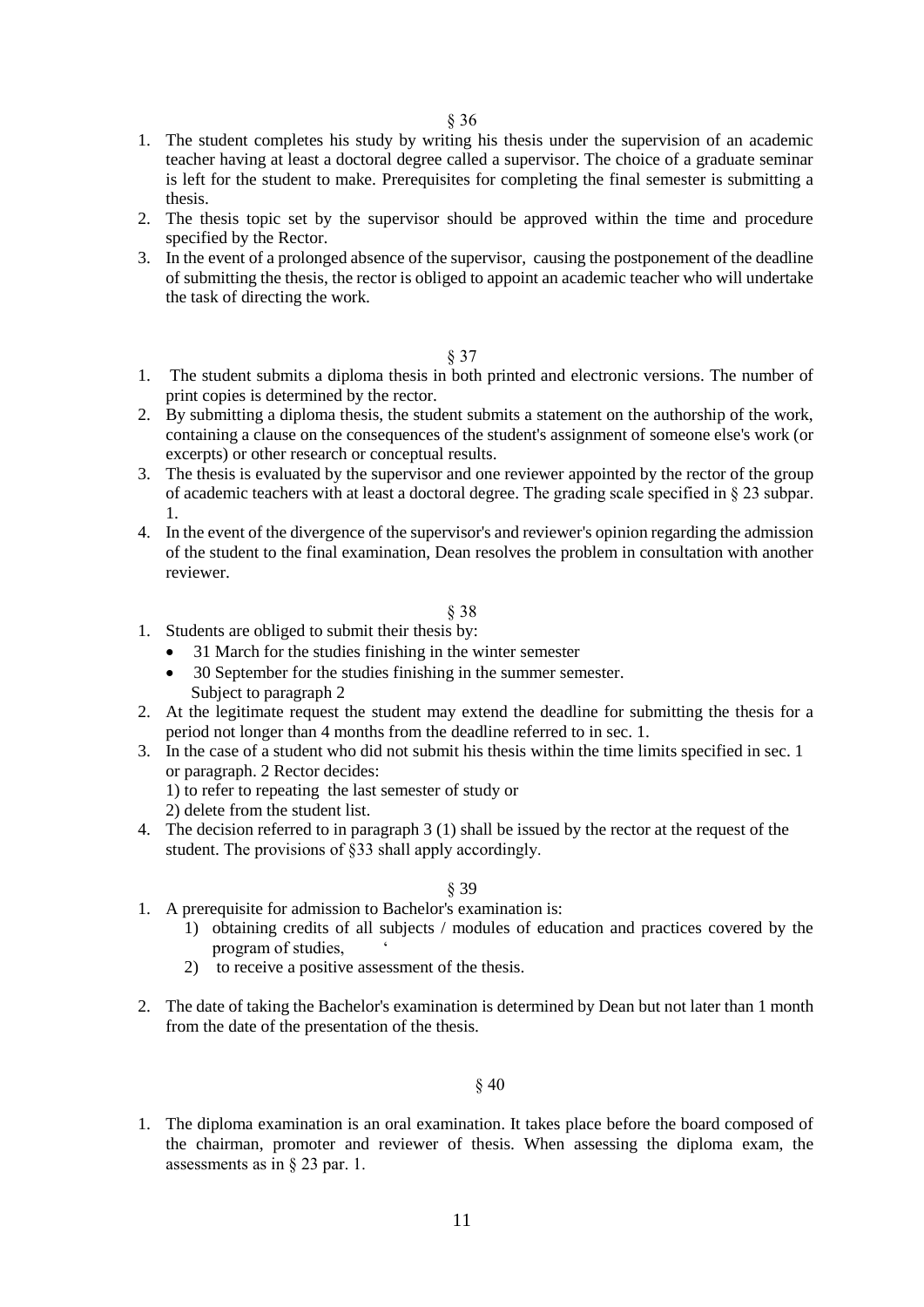- 2. The board for the diploma examination shall be chaired by the rector or by an academic teacher delegated by him.
- 3. At the diploma exam, the student should be knowledgeable in the field of study of the subject and issues connected with the diploma thesis
- 4. At the end of the diploma examination, the board shall determine the grade on the basis of the arithmetic mean of the grades obtained for each question. When determining the assessment of the examination, the assessment scale defined in § 23 subparagraph 1 shall apply.
- 5. About the result of the diploma examination the board decides by the majority of votes. In the event of a discrepancy in the assessment of the outcome of the diploma exam, the chairperson decides.
- 6. In the event of a failure or unexcused absence from a diploma exam within the set time limit, the rector shall designate the second date of the examination as final.
- 7. In the event of a failure of a satisfactory grade, the provisions of §38 par. 3-4. are applied.
- 8. At the request of a student or supervisor, the diploma examination may be an open examination. This application should be submitted at the time of submitting the diploma thesis. The decision is taken by the Rector. Participants in the diploma examination who are not part of the diploma examination board can not ask questions or participate in delibeartion.

- 1. The completion of studies takes place at the time of the completion of the diploma exam with at least satisfactory results.
- 2. The basis for calculating the final result of studies are:
	- 1) grade point average, calculated according to § 23 par. 3;
	- 2) the arithmetic mean of the grades issued by the supervisor and thesis reviewer;
	- 3) grade from the diploma exam.

The final result is the sum of the 0.6 rating listed in 1) and 0.2 of each of the evaluations listed in pt. 2) and 3). The result is rounded to two decimal places.

- 3. In the diploma of graduation, the final result of studies shall be entered in accordance with the principle:
	- up to 3.50 satisfactory,
	- over 3.50 to 3.75 satisfactory plus,
	- over 3.75 to 4.20 good,
	- over 4.20 to 4.45 good plus,
	- over 4.45 very good
- 4. Alignment to the assessment referred to in paragraph 3 only concerns entry to the diploma. All other certificates shall state the actual result of the studies as calculated in paragraph 2.

## § 42

- 1. After completing the diploma examination, the student loses his / her student's priviliges, subject to paragraph 2.
- 2. A person who has completed a first-cycle studies retains the student's right until 31 October of the year in which he or she completed the studies, excluding the right to financial assistance referred to in Article. 173 act.
- 3. The graduate is required to return a clearance slip before receiving his / her graduation diploma. The Rector can distinguish a graduate with a special recognition diploma. The model of the diploma is defined by the Senate.

# CONDITIONS AND MODE OF PARTICIPATION IN CLASSES FOR OUTSTANDING **STUDENTS**